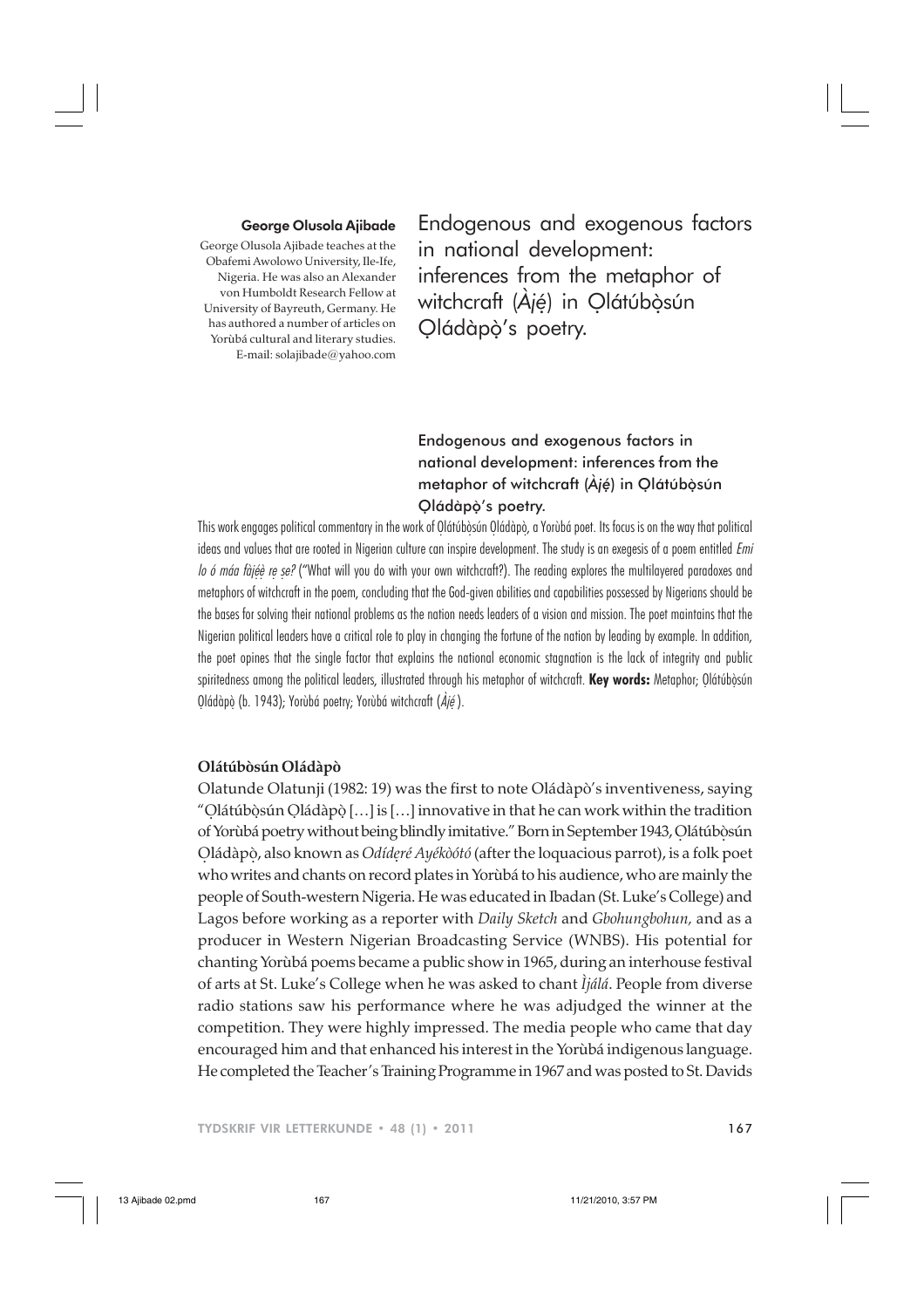School, Kudeti, Ibadan, as a class teacher. While teaching he was still going to the WNTS to chant *Ìjálá* on the radio. He was eventually employed in 1970 at the then WNBS/WNTV to anchor Yorùbá programmes on Radio and Television and to translate and read the Yoruba news. He resigned from the WNBC/WNTV in 1977 to establish Olatunbosun Records Company. By 2010 he had produced about 42 albums for himself and had also produced well over 200 other indigenous artistes spread across Yorùbá land. He is the author of such collections of poetry as *Àròyé Akéwì* (I and II) (1973, 1975) and *Àròfò Àwon Omodé* (1975). . ...

## **Introduction**

Literary works invariably respond to the political occurrences of their age. The increasing interest of African language literatures in politics testifies to a growing desire on the part of cultural producers in Africa in general to respond meaningfully to the challenges of development. The recourse to the political may also be an attempt on the part of writers and artists to promote their perception of political power and influence. This is consistent with Karin Barber's position that popular culture be read not simply for its sociological and historic detail, but that they should be investigated as "expressive acts" (1987: 2). The issues of responsibility and political dedication in literature, which were of direct political significance during the 1960s in Nigeria, also carried within them the seed of theoretical linguistic and literary expression as depicted by particular authors. And as Wellek and Warren (1949: 112) say, "the value for the exegesis of a poetic text of knowledge of the history of philosophy and of general thought can scarcely be overrated." Oládàpò engages with the political . . history of twentieth century Nigeria in *Emi lo máa fàjé è re se?* The views and opinions . . . . of the writer apparently colour the poem in the figurative language of a political type, while the personages and events in it are of a radical type.

The *Àjé* phenomenon is multi-dimensional and the *Àjé* discourse has attracted the . . attention of many scholars (for further discussion see Omosade 1979; Hallen and Olubi 1997; Washington 2005). *Àjé* is synonymous with *Eleye* (the owner of birds) in . . . . Yorùbá cosmology and there are various birds associated with this cosmological force. These include *kannakánná*, *òwìwí* (owls), and any other bird with strange tendencies. In *Our Mothers, Our Powers, Our Texts,* Teresa Washington (2005: 14) argues that:

Women of Àjé have many significant attributes and roles in society. They are . bestowed with spiritual vision, divine authority, power of the word, and àse, the . power to bring desires and ideas into being […] Most important, *Àwon Ìyá Wa* are . teachers whose gifts, lessons, trials and punishments compel their communities to seek higher levels of spiritual evolution and redirect misguided destiny, direction and power.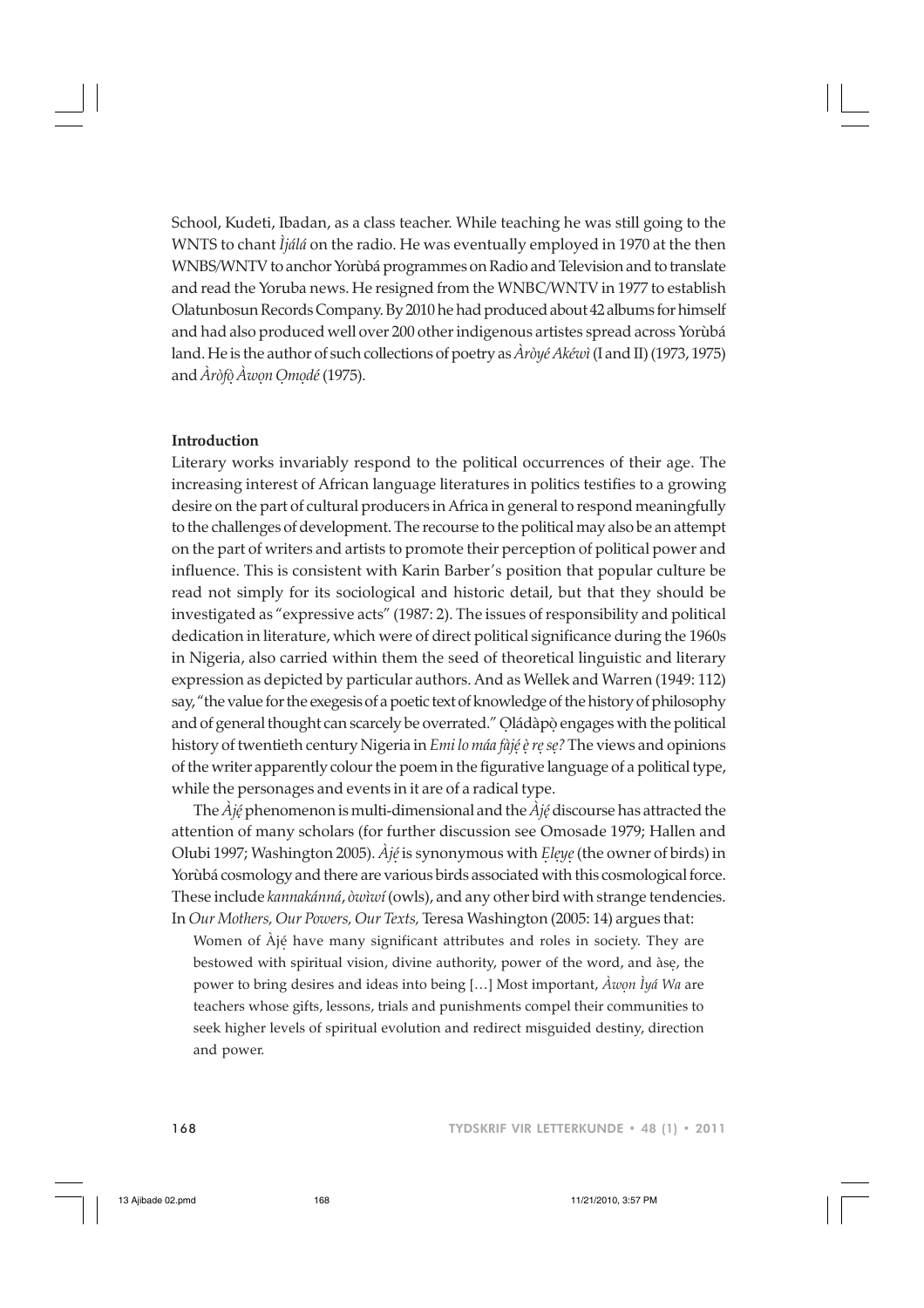In order to illuminate its workings, the witch-hunt must be examined in the context of culture change theory in line with the revitalization theory of Wallace (1956, 1970), in which a model of culture change is attractive because it analyzes cultural as well as individual levels, while also dealing with social conflict. Wallace (1956: 265) considers two types of culture change: classical models of gradual change via chain reaction (known collectively as *moving equilibrium processes*), and *revitalization*, an abrupt change owing to "a deliberate, organized conscious effort by members of a society to construct a more satisfying culture". Schoeneman, (1975: 530) while referring to Wallace (1956: 266–67; 1970: 15–20), maintains that:

There must be intercommunication and cooperation within and among the levels of a cultural organism in order to preserve its integrity and to combat stressful threats to its existence. This is accomplished through the *mazeway*: a mental image of self, environment, and culture, of their dynamics and interrelationships, and of ways to manipulate them to attain goals and avoid pitfalls. A *mazeway* is maintained by all members of the culture and is necessary for stress reduction on all levels of the system.

According to Lakoff and Johnson (1980: 235): "Metaphor is not merely a matter of language. It is a matter of conceptual structure. And conceptual structure is not merely a matter of the intellect – it involves all the natural dimensions of our experience, including aspects of our sense experiences: color, shape, texture, sound, etc." Oládàpò's . . rhetorical deployment of *Àjé* as a metaphor in his poem shows the centrality of this . force to Yorùbá ethos of the postcolonial milieu, although he maintains the popular notion about *Àjé* in Yorúbá cosmology. To the Yorùbá, *Àjé* manifests both negative and . . positive traits, depending on the situation. Therefore, Oládàpò sees the need for . . Nigerians to appropriate the positive traits of the popular *Àjé* in order to create an ideal . society. To him, *Àjé* constitutes an unconquerable force or power, one that transcends . human knowledge and ability. It also connotes special natural ability that can be used either to develop or stagnate society. More important is the fact that Olátúbòsún metaphorically conceives of this force as representing political will in diverse forms that leaders can deploy for the progress of society. This is in line with the thinking of Lévi-Strauss (1963: 201–03) who maintains that metaphor "can change the world". He opens this poem with the assertion that everybody and everything in the universe is endowed with the *Àjé* force. In other words, every entity manifests the ability and . potential to bear positive fruits and also influence others in the community:

Nightingales are possessed by rhetorical power Spiders are possessed by the power to spin wool Woodpeckers are possessed by the power to peck wood Wisdom is the witchcraft of Ifá<sup>1</sup> Counsel is the witchcraft of *Òpèlè*<sup>2</sup> . ..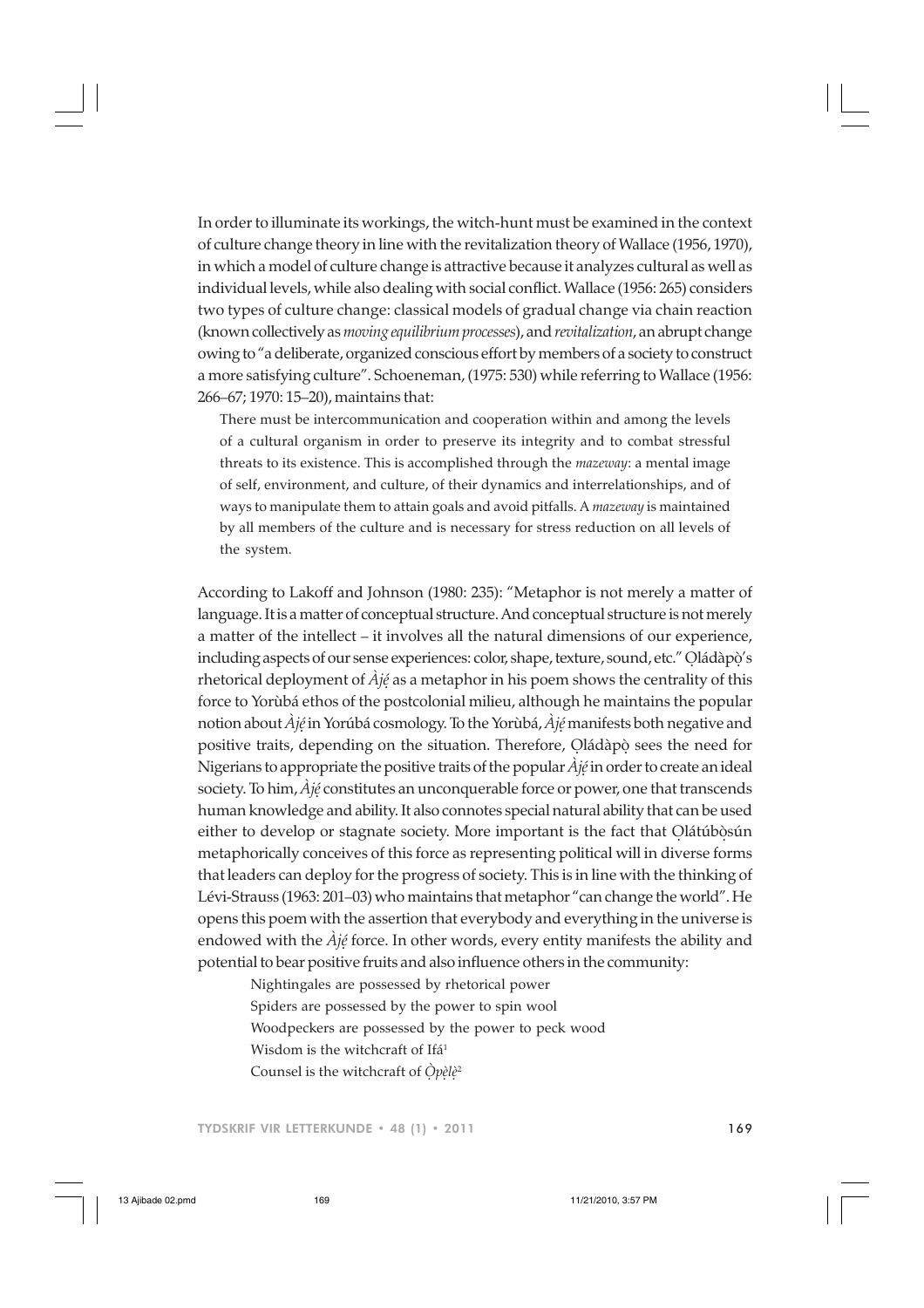The various creatures mentioned above represent various countries of the world that are deploying their resources for the progress of their people. Qládàpò blurs the distinction between fact and fiction as he seeks to disclose and also challenge the hegemony of institutionalized discursive practices of the political elite. The progress of an overlying political ideology seems to take up most of the narrative. The path to the main political ideology he is canvassing emerges from his rhetorical question, "what will you do with your witchcraft?"

Now, Olátúbòsún The-one-who talks-like-a-parrot If you incidentally receive the calabash of witchcraft After you have received the power of witchcraft 10 What will you do with your witchcraft? Let us discuss an important matter

Let us abandon the joke and humour<sup>3</sup>

He returns to the same style of metonymy by referring to various creatures and the innate abilities that they draw on to vitalise their existence in depicting countries of the world that are progressive. The "wisdom" he refers to in the excerpt below hints at the potential, wisdom, knowledge and influences possessed by these creatures that typify developed countries:

Termites are wise They use their wisdom to build their house Snakes are wise for using their wisdom to harm human beings Bees are also wise Bees are using their wisdom to gather honey<sup>4</sup>

and

Witchcraft is the knowledge of human beings

20 As long as it is used appropriately There is none without the power of witchcraft The way each person uses his/her witchcraft is different.<sup>5</sup>

Olátúbòsún's metaphorical turn of mind can be very challenging and his metaphors . . are at once apt and very unconventional. For instance, his *Àjé* is not typical. Rather he . presents him or her as a citizen on the verge of becoming a mystic by being initiated as an *Àjé*. And the trope of mysticism enables him to fall back on Yorùbá cosmology . and to convey his message across to his audience with the obliqueness of the initiated. This confirms the observation of Wellek and Warren (1949: 94) that:

The poet himself is a member of society, possessed of a specific social status: he receives some degree of social recognition and reward; he addresses an audience,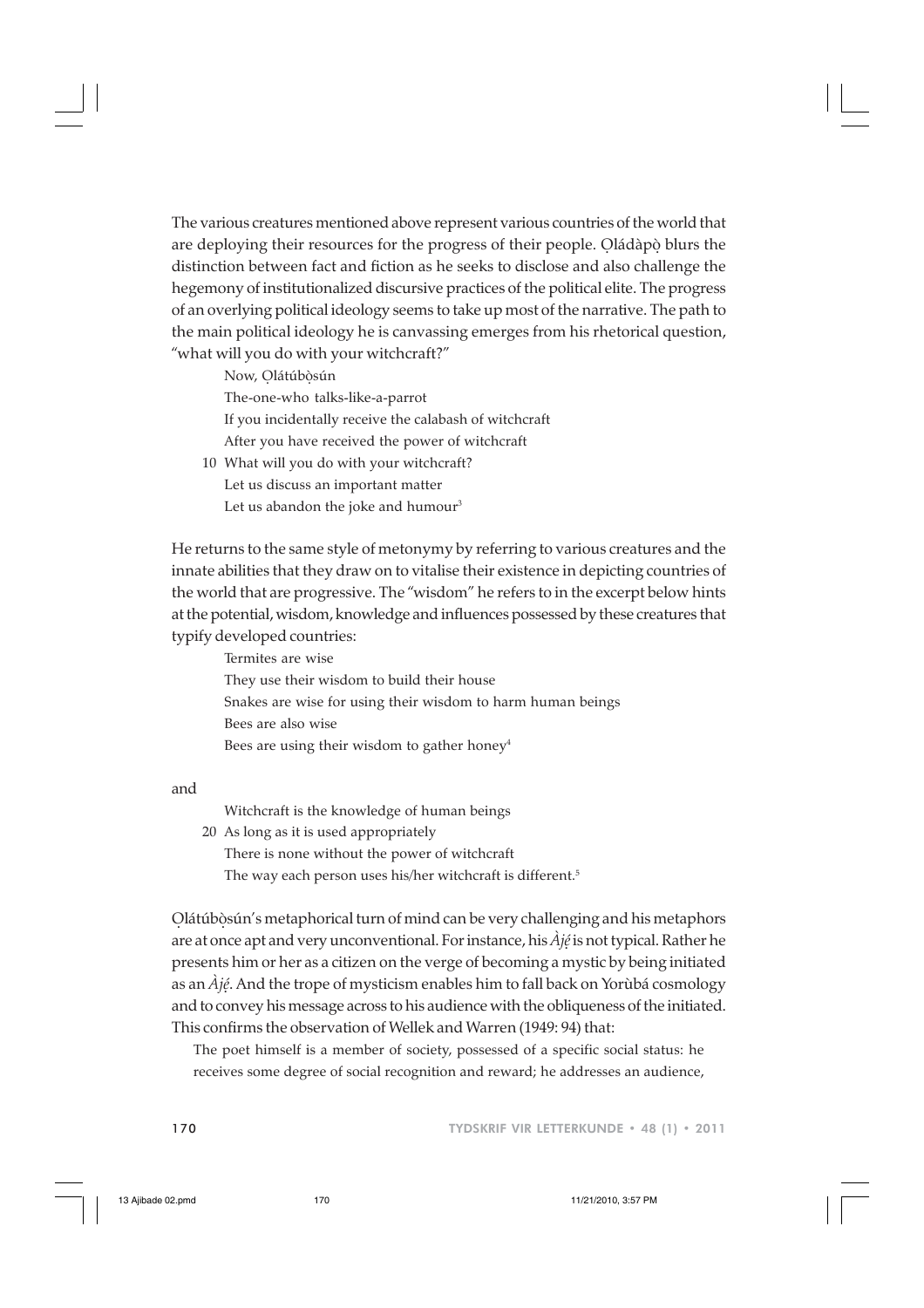however hypothetical. Indeed, literature has usually arisen in close connexion with particular social institutions; and in primitive society we may even be unable to distinguish poetry from ritual, magic, work, or play.

Through this dominant inferential system of sending across his message, he maintains that each Nigerian has something to contribute to the development of the nation and that it will be wrong to look elsewhere for solutions to the challenges of the nation. He takes the commitment of the Western world to making life better through their inventions as a challenge to the rest of the world and suggests that everyone is capable of deploying their God-given abilities in the direction they choose. The invention of aircraft and electricity is among those cited as remarkable events that have impacted positively on humanity:

There is somebody over there who received his calabash of witchcraft and invented electricity – the-one-that-is-turned-on-and-off-with-finger-nails Another person received his witchcraft He invented a mysterious car which makes people dive in the sky like a hawk Certain people received witchcraft's calabash and used it to kill other people's children 30 Their witchcraft is to suck blood

It is used to kill their own children There are still people that received the calabash of witch They are using it to raise children successfully $6$ 

Oládàpò has identified the inability to use their accumulated capital for positive . . developmental purposes as a serious problem of the Nigerian bourgeoisie. This is consistent with what Fanon (1967: 141) says about the bourgeoisie:

A bourgeoisie similar to that which developed in Europe is able to elaborate an ideology and at the same time strengthen its own power. Such a bourgeoisie, dynamic, educated and secular, has fully succeeded in its undertaking of the accumulation of capital and has given to the nation a minimum of prosperity. In underdeveloped countries, we have seen that no true bourgeoisie exists; there is only a sort of little greedy caste, avid and voracious, with the mind of a huckster, only too glad to accept the dividends that the former colonial power hands out to it. This get-rich quick middle class shows itself incapable of great ideas or of inventiveness.

Poetry, like its kindred art form, music, is not just socially structured; its activity comprises the important public domain in which a worldview is made patent in a multilayered and powerful form (Turino 1989: 29).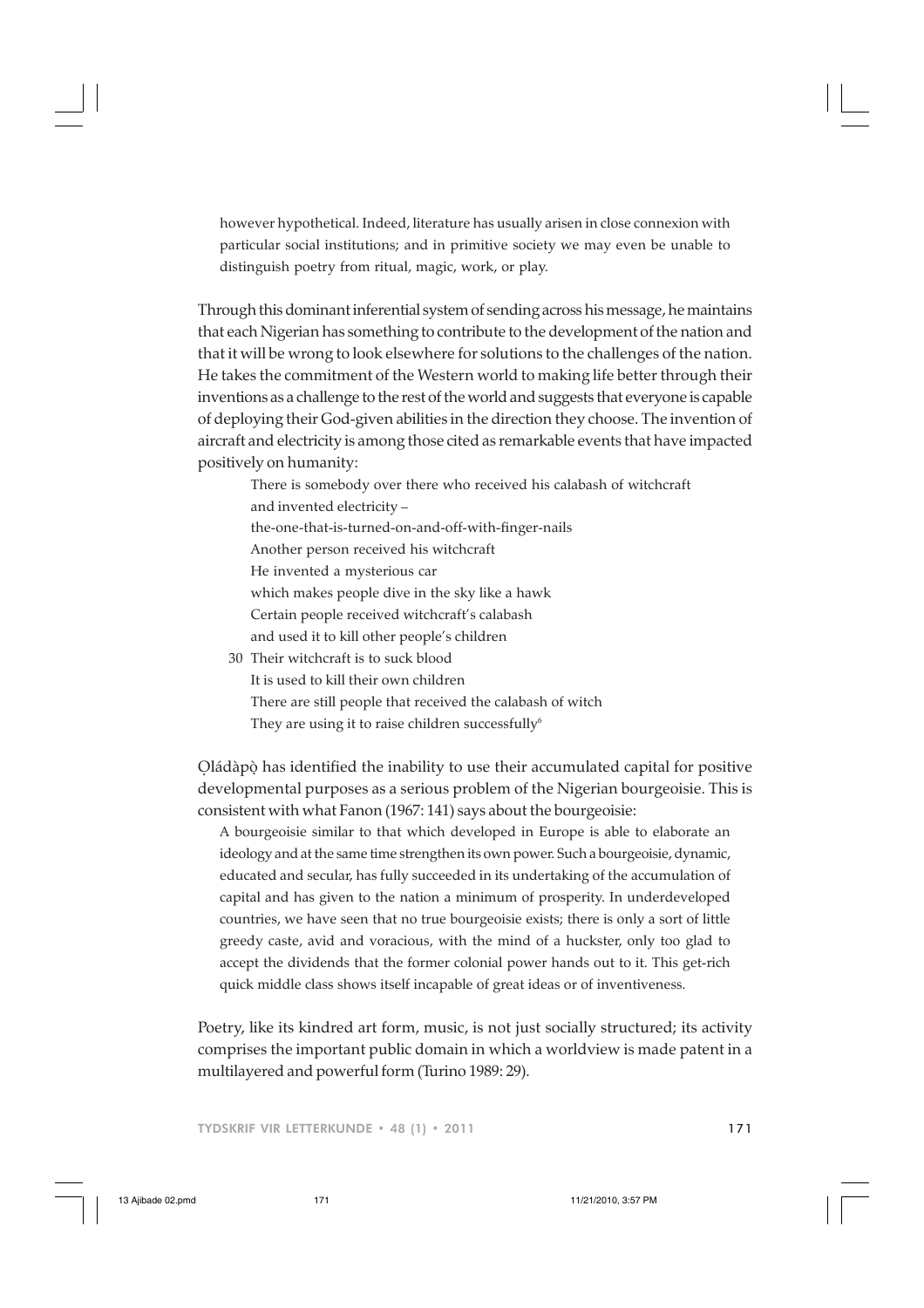In a bid to stress the primary concern of the poem, the poet restates the main rhetorical question; acknowledging a few political figures who employed their political powers or witchcraft (*Àjé*) to improve the lot of their people: .

Now, Olátúbòsún The-one-who talks-like-a-parrot If you receive the calabash of witchcraft What will you do with it? Let us discuss an important matter Let us abandon the joke and the humour 40 Olátúbòsún has paid homage to Èsù and Sàngó before he left home

I pay homage to all sages I pay homage to all *Eleye* of the whole world And all technocrats who are endowed with wisdom And they are using their wisdom for the benefit of the people.<sup>7</sup>

He decries the negative use of political powers (*oselu Àjé*) and pronounces judgment . on those who use their powers to harm others and the society at large (lines 46–60), maintaining that such undesirable elements are not only harming the society but also mortgaging the future of their own children. There are basically two types of authoritarian regimes – the development-oriented political elite or benevolent autocrats, and the kleptocrats. The former – the ideal type of autocrats – will seek to maximise society's wealth and catalyse development, while the latter type of autocrats will be concerned only with their own riches (and be development- oriented only to the extent that it serves their own interests) (Coolidge and Rose-Ackerman 2000: 58– 59). The poet sees an equivalent of this idea in the Yorùbá belief in the existence of bad and good witches. The assumption is that the bad ones end up wearing rags while the good ones excel in their chosen career and have positive influence on their communities and society at large:

I will not receive the calabash of a wretched witch The one who wears rags around the community I will not receive the calabash of a witch That makes use of the calabash of his children's head (skull) to drink water

50 I cannot become a fearful *Kannakánná* bird

The bird that uses human blood for ritual at *Àwè* If a wizard kills his children He will not live in the world forever The witch that used the elders' *àse* to kill a stranger . . . Will sooner or later suffer the repercussions in the end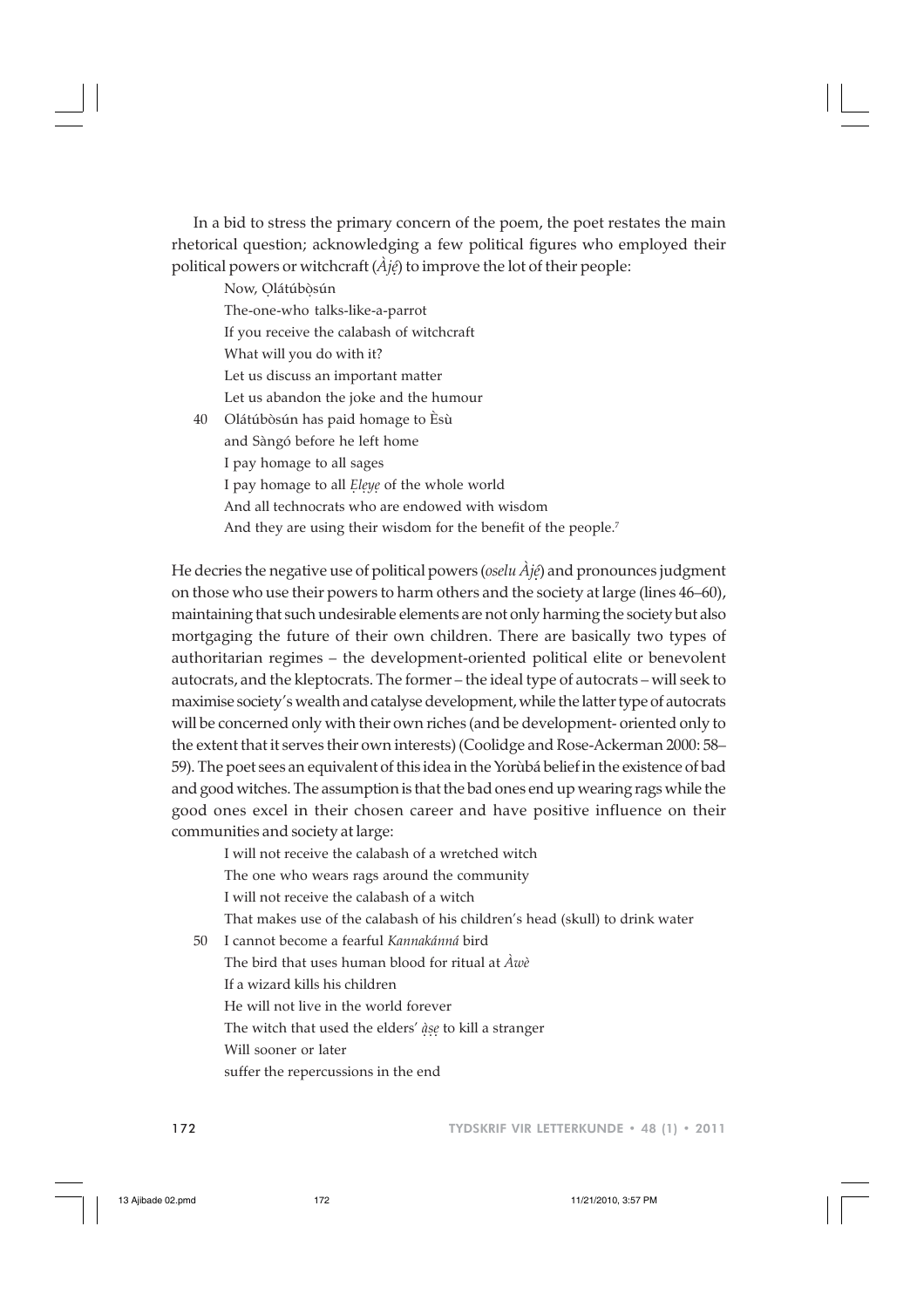Any stream that carries a lump of wood in a bending position cannot flow easily The day that *sìgìdì* swims in a river

60 That day marks the end of its life After I have received the calabash of the witches of the world I have seen what I will use my witchcraft for The witch who will be nursing children, the witch who saves<sup>8</sup>

Again, he presents another character (*Ajésùnmíbò*) who has a bad notion about her . society. This character represents another category of politicians in the nation:

When I asked Ajésùnmíbò what she would use her witchcraft for . Listen to what she said Come and hear what the lover wants to be using her witchcraft for The witch who loses, the witch never wins a game We play *ayò* game weekly and she has never won

70 We play *ayò* game weekly and she has never won.9

Poets are not merely reflections of a pre-existing sensibility analogically represented; they are positive agents in the creation and maintenance of such a sensibility (Geertz 1973: 451). Irvine and Sapir (1976: 81) also suggest that the relationship between artists and the social structure of a community is not just an abstract tautology but that their productions and the social structure are related to a set of interactional opportunities and expectations that underlie them. Oládàpò's interest in the oddities . . in his society operates within a growing concern with social challenges in African writing. Eustace Palmer has equally remarked that "novelists [indeed artists generally] are becoming less preoccupied with cultural and sociological matters and more concerned about exposing the corruption and incompetence which are so widespread in African political and government circles" (cited in Onoge 1983: 54). Canvassing for exogenous support as part of the solution to the national problems of Nigeria, Oládàpò says: . .

It would be better for us to appeal to the elders

Let all gamblers donate money

Let us use a lot of money to appease the witches

After you have donated the money

Bring all the money to me

After I have become an omniscient witch

I will fly away to the western world

I love to be playing a draw game with the westerners $10$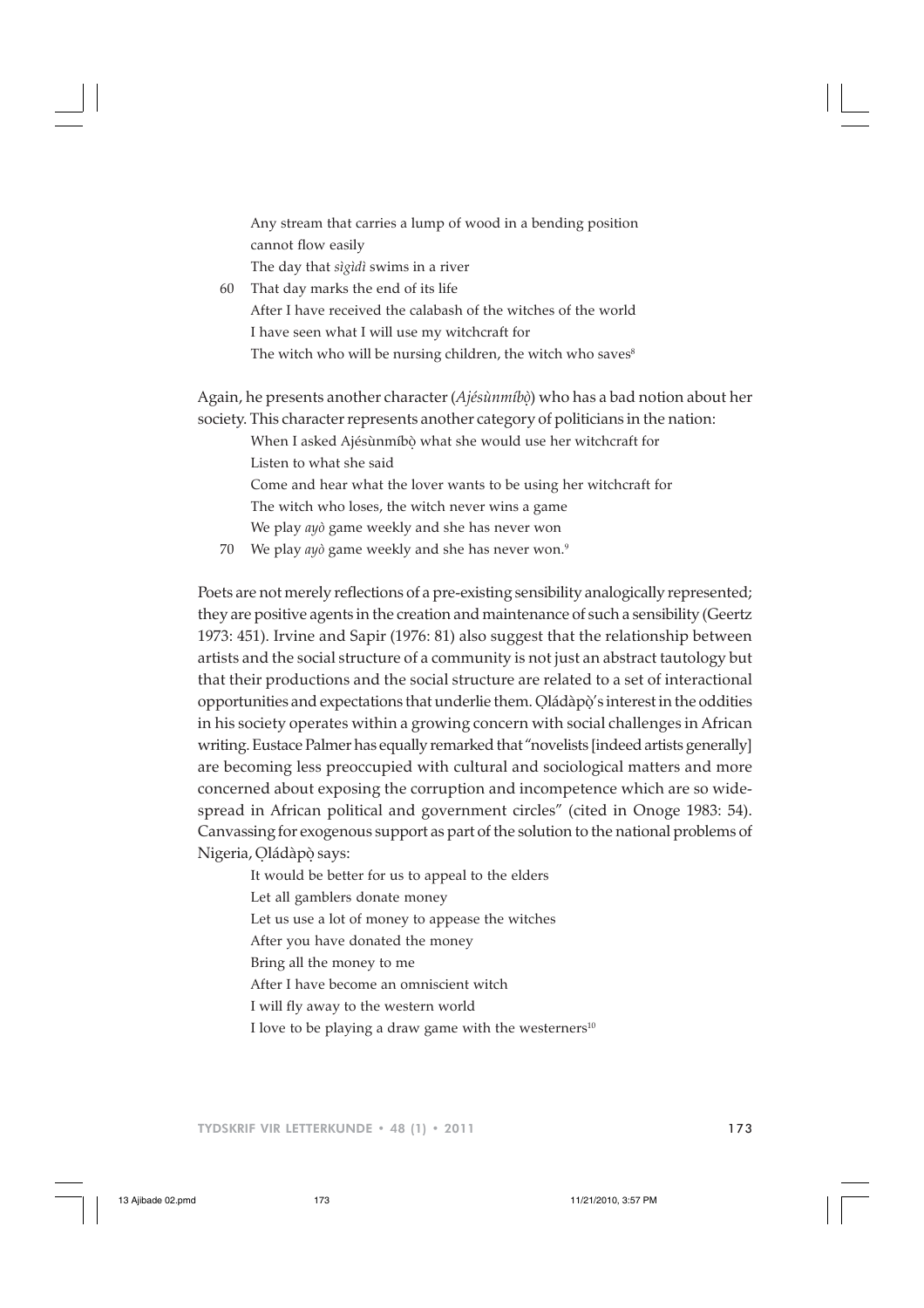From the above, the poet regards all corrupt and incompetent politicians as gamblers and wasters. Therefore, he appeals that instead of wasting the national resources on projects that they cannot effectively execute they should seek foreign intervention (lines 76–78). It is the belief of this poet that his audience will pick up the main messages in the poem because it discusses topical issues that they are familiar with. As Leach (1976: 41) argues, "the participants in a ritual share communicative experiences through many different sensory channels simultaneously […] when we take part in such a ritual we pick up all these messages at the same time and condense them into a single experience". Furthermore as Hope (2000: 19) notes widespread corruption remains the bane of failed states, and so emblematic of the failure of ethical leadership, democracy and good governance.

Thus Oládàpò presents a character that is corrupt (*Àtàndá Amúlùúdùn,* lines 74– . . 87), who typifies the corrupt Nigerian leadership so as to satirise official corruption. The poet specifically refers to the embezzlement of the nation's oil wealth, the mainstay of the Nigerian economy. The fact that what should have been used for the benefit all Nigerians has been illegally appropriated by political leaders and kept in foreign banks is a proof that Nigerian leaders have demonstrated exceptional capacity for impoverishing their people by embezzling what should have been used for the common good. The arrest and trial of many Nigerian politicians for money-laundering and related offences in recent times confirm this:

What about *Àtàndá Amúlùúdùn* the one who was extorting before he died Listen to what he said, come and hear what he said I heard a rumour That the oil money, and money from peoples' sweat That all poor people (masses) are dying for Many important dignitaries of this country Are keeping big amount of money in banks abroad Money is breathing in Switzerland Money is breathing in Geneva<sup>11</sup>

The author understands that while the local political elite contributes to the social and political problems of developing nations, there are other forces, such as imperialism and the international economic order, which play a major role in destabilising developing countries politically and economically (see Ngara 1990: 66). Many western countries facilitate the corrupt practices of African leaders.

Another solution to the Nigerian problem contained in Oládàpò's poetry dating . . back to 1975 – when this poem was published – is the idea of a Sovereign National Conference which will offer Nigerians an opportunity to discuss the future of their country. This is implied in the first two lines (89–90) below. What Oládàpò canvassed . . was only realised in 2005 when the Nigerian President at the time, Chief Olusegun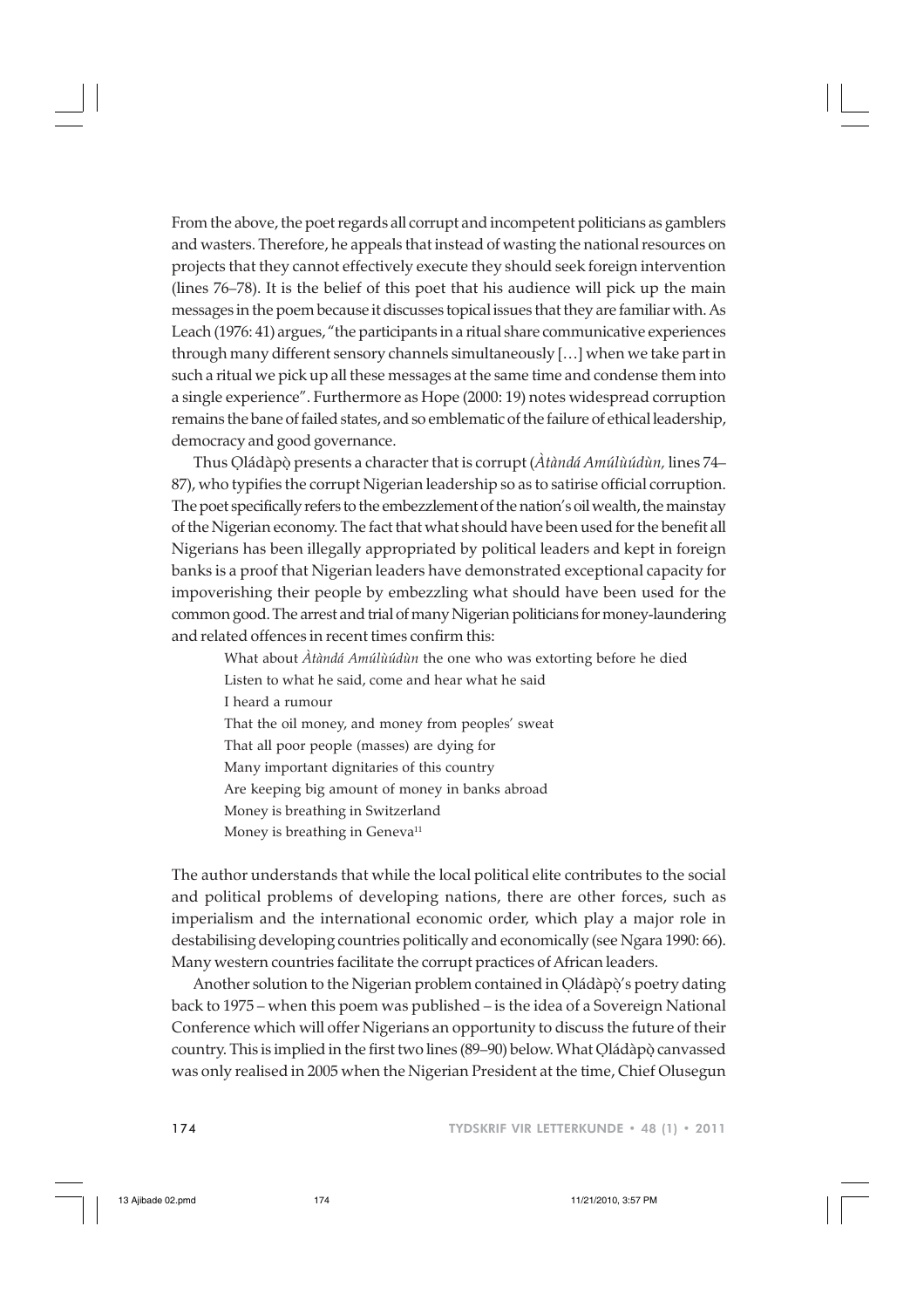Obasanjo, opened a national conference to discuss constitutional reforms. Topics such as changing electoral rules, increasing women's representation in government, redefining citizenship within states, and equitable allocation of oil wealth, were among issues discussed (Menezes 2005). Oládàpò makes a case for the primacy of locally-. . sourced factors in solving the country's problems by appealing to political leaders to borrow from the examples of many developed countries of the world:

It is necessary for us to meet, It is necessary for us to rob minds together as witches It is necessary for us to concertedly sacrifice to the witches So that all witches in this land Will begin to fly abroad So that they can bring back our money That was looted by sneaky money launderers Money realised from locust beans, money from pepper Money that was collected from extortion Money that was collected illegally<sup>12</sup>

To fully decode the context of the poet's referent in the last five lines in the above excerpt, one needs to understand that the poem was published in 1975, fifteen years after Nigeria's independence. This excerpt decries money-laundering by various political leaders of Nigeria even at the time. His presentation of this social vice shows that, "the past continues to speak to us. But it no longer addresses a simple, factual 'past', since our relation to it, like the child's relation to the mother, is always-already 'after the break'. It is always constructed through memory, fantasy, narrative and myth" (Hall 1994: 395). The only thing is that, "treasures of the past are most valuable when they are pawned for more pressing needs of the present" (Chow 1993: 147). The point being made here is that the poet as a social commentator and a critic of sociopolitical misdemeanours uses his experiences of the past and his foresight to warn leaders at all levels to put an end to all practices that are inimical to national progress and development. Okogbule (2007: 156) identifies money laundering as a serious problem of the political oligarchy, saying: "One of the most pervasive economic crimes in Nigeria today is Money Laundering. Although relatively unknown in the country until the late 1980s, it is now a veritable companion of the corruption virus which has permeated every segment of the Nigerian society." In addressing the looting of the nation's resources, Oládàpò delves into Nigerian history: . .

Many past politicians

They had buried our money and can no longer dig them out

May be the person who had looted the money is dead

And it may be that they are not free

That is why people have built houses on the buried money<sup>13</sup>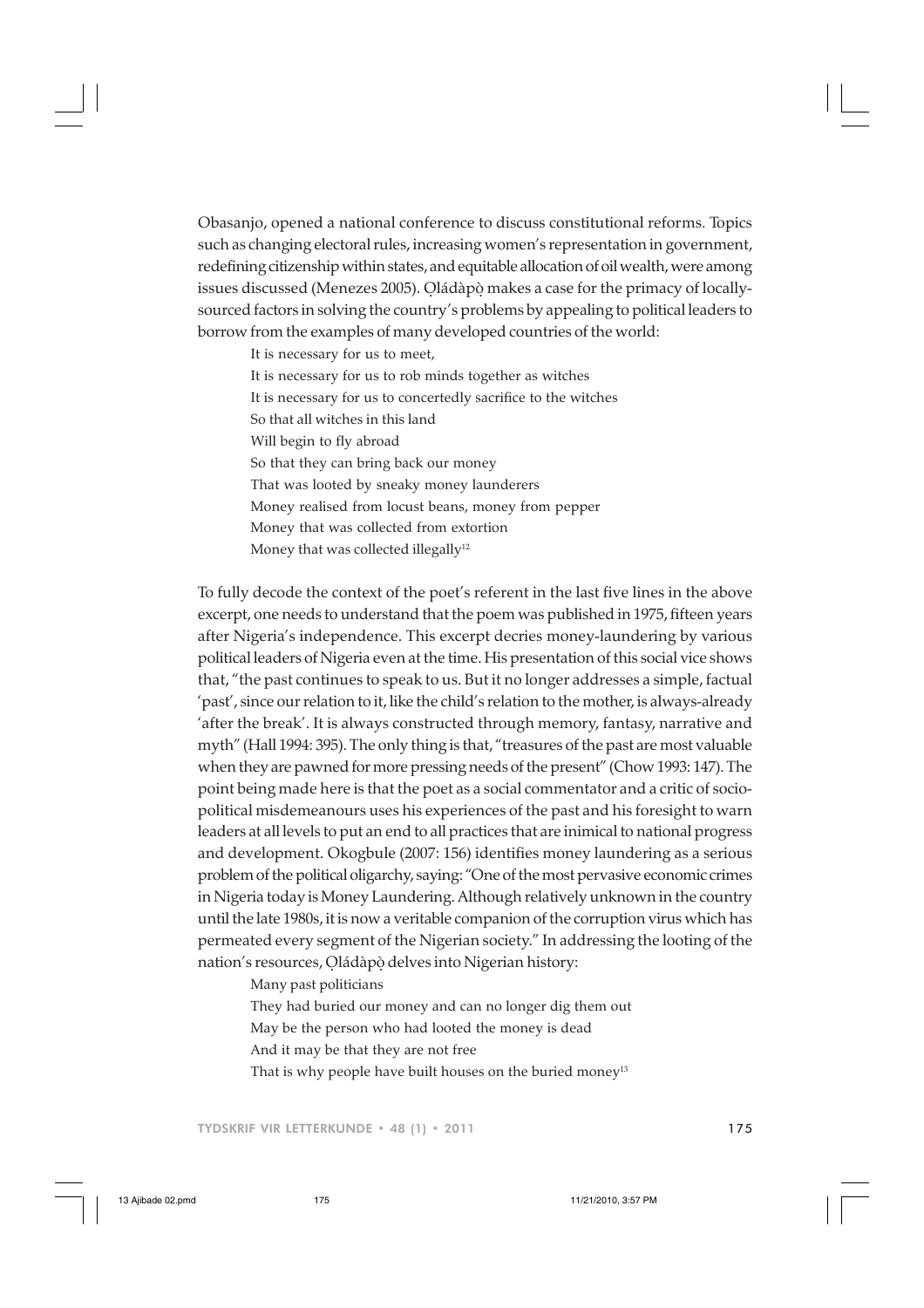Oládàpò's contention is that individual citizens should make it an obligation to use . . their talents, influences and power to develop the country. His argument is that only a patriotic citizenry can guarantee the growth of Nigeria. He equally suggests that the people should use their associations with the outside world to restore the lost glory and honour of the land:

All the poor people's monies that have been buried I want to go and retrieve them all After I have received the calabash of the witches Bring out all our monies that you have looted That is what I will use my witchcraft for *Àtàndá Aláyà, Afìpónjúkóléonílé* . Your witchcraft will go a long way in solving the problems.<sup>14</sup>

Oládàpò's vision in this poem is mainly humanistic and political in disposition. He . . tries to build morality into the texture of his poem.

The writer maintains that the natural resources that Nigeria is endowed with are being mismanaged. And he uses another fictional character (*Adéòtí*) to depict the mind of people in the Nigerian nation towards national development:

When I asked Adéòtí Come and hear what he wants to use his witchcraft for Nigeria is a land flowing with oil and riches Although it is flowing with milk and fertilizers All commodities are scarce as gold It is better for us to appease the elders Let us appeal to the witches of the whole world On the day when the crude oil we have has become very expensive So that they can have an ocean of crude oil So that they can become invisible smugglers So that we can import goods So that the masses will live in abundance<sup>15</sup>

The poet maintains that one of the qualities that can help in the development of Nigeria is the individual's assumption of a positive mindset towards national development. He therefore resorts to canvassing "invisible smuggling" as seen in the last three lines (121–23) above as a metaphor for tapping wisdom from the developed countries of the world. I find this portion of Oládàpò's poem particularly relevant in . . confronting the political and historical realities that provided the impetus for the writing of the poem. The sense of aloofness and defiance with which the characters such as *Ajésùnmíbò*, *Àtàndá Amúlùúdùn*, *Àtàndá Aláyà* and *Adéòtí* responded to the . questions by an omnipresent questioner (the poet) is a metaphorical reflection of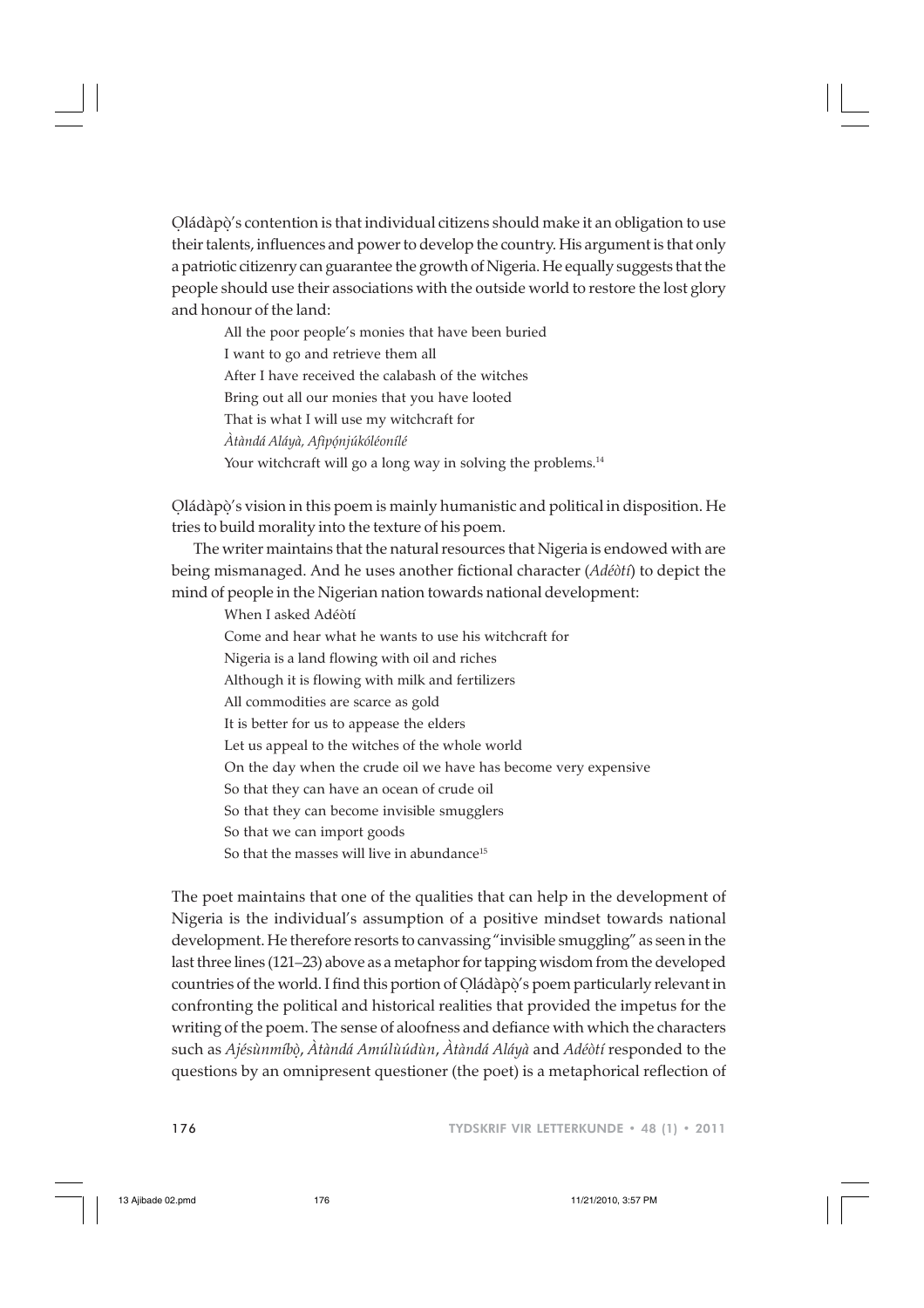many political leaders', and even other Nigerians' indifference to the problems of society clearly mentioned in the poem. The poet proves that there is little or no sense of accountability on the part of Nigerian political leaders.

Using another character, a sage who is also a retired civil servant, the poet presents the agony of a dedicated civil servant who never made enough money in his career. One of the expectations of Oládàpò as a poet and a social critic with regard to the . . Nigerian polity and governance is seen from the response of this sage to his question in the following lines of the poem:

A servant somewhere

who served the government until his old age

And was unable to build his personal house was another person that I asked I asked, Elder statesman

After you have received the calabash of the witches that I am talking about What will you do with your witchcraft?

130 Let us abandon the joke and humour

He replied that the witches kill small children and adults I also heard that The witches can pervert peoples' destinies Ram's intestine can get to lizard's stomach in the night If I become a witch that has the power of transformation [*àse àyídá*] . I want to turn all poor people in this land [nation] To become rich people And I want to turn all rich people To become poor

# 140 I will make all big bosses To become servants again

So that all messengers

Will hold political power

May be if the bosses wear shoes with thorns

They will know where thorns are entering poor people's feet<sup>16</sup>

From the above, the poet used his sage character that has the understanding of various areas where witchcraft could be used to propound an ideal government for Nigeria. The ideal government he is canvassing is a government that promotes egalitarianism. It is possible to infer from the attributes of this character that political leaders should aim at serving the masses without giving any thought to self-enrichment, and what has come to be known as "the national cake" should be equally distributed to develop the nation at large. The poet maintains that political leaders should aim at raising the standard of living of the masses (lines 135–45), and that they should not close their ears to the suffering of the masses.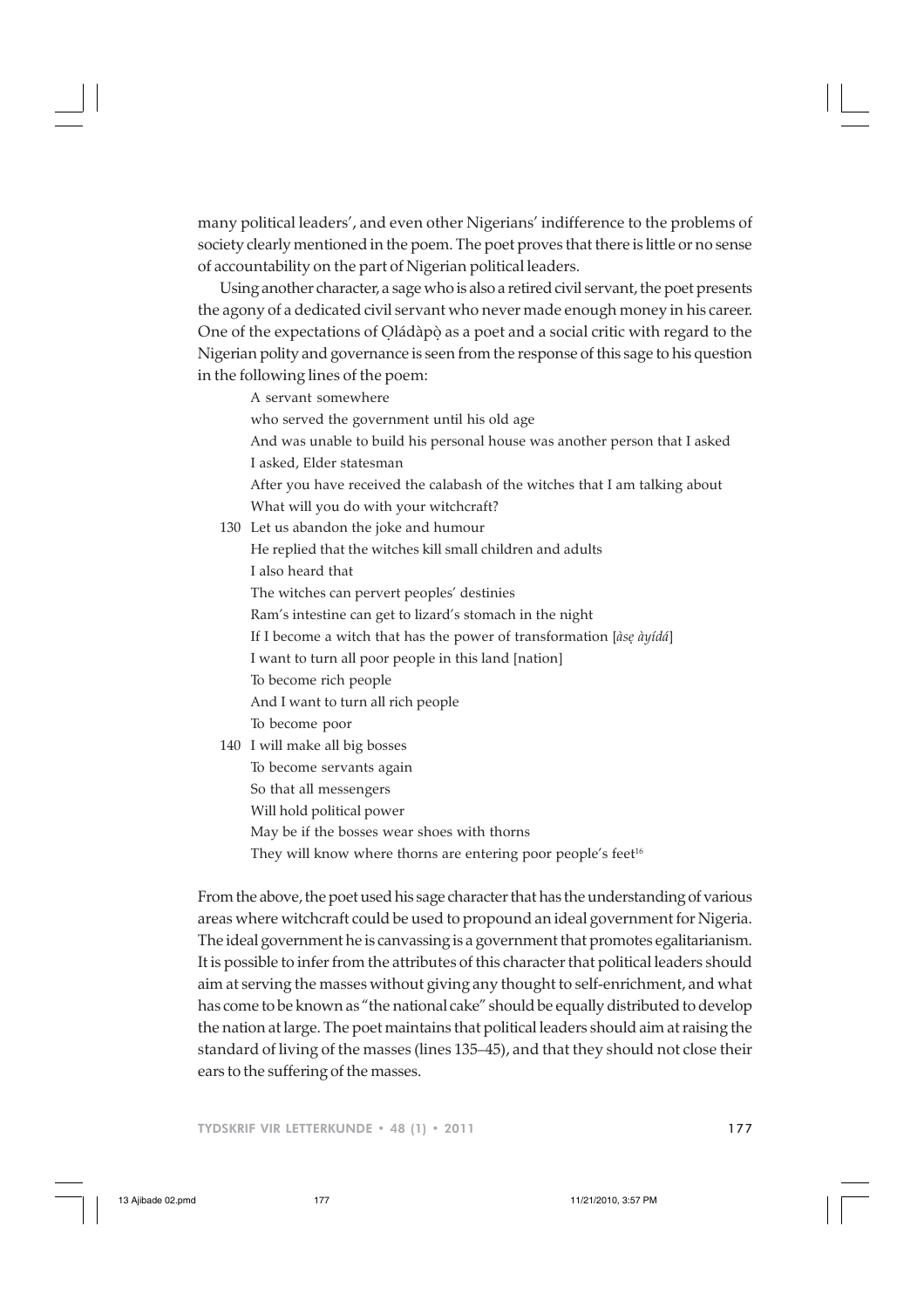The poet's understanding of problems associated with inaccurate census figures is also highlighted in his poetry. He believes that the inability to have a successful census will hinder planning for development:

The annulled census The disrupted census of the past Do not mince words for the masses any longer Stop deceiving the masses

150 If my mothers  $[\hat{I}y\hat{a} m\hat{i}]$  turn into birds in the midnight<sup>17</sup> They will tell us the number of people existing without a single mistake Stop wasting our money on census Let us give our money to the witches Let them execute the census for  $us^{18}$ 

Censuses are vital to national development given that citizens use public services at various times such as schools, health services, roads and libraries, etc. These services need to be planned, and in such a way that they keep pace with the changing patterns of modern life. Yet it is impossible to plan services for 'invisible' people. Hence, accurate information is needed on the number of people, where they live and what their needs are to enhance effective planning. The writer is conversant with Nigerian history. The first attempt at a nationwide census was between 1952–53 and it has usually been considered an undercount for a number of reasons: apprehension that the census was related to tax collection; logistics difficulties in reaching many remote areas; and inadequate training of enumerators. There was another census in mid-1962 and it was eventually cancelled after much controversy and allegations of overcounting. This was followed by another attempt in 1963, which was officially accepted, although also encumbered with charges of inaccuracy and manipulation for regional and local political purposes. After the civil war that lasted between 1967 and 1970, an attempt was made to hold a census in 1973, but the results were cancelled due to the controversy that surrounded it (Chapin Metz 1991). The poet's reference to *Ìyá mi,* the witch, in the above excerpt (lines 150–54) is a metaphor for those who are skilful, truthful, patriotic and non-partisan enough who will carry out a reliable census. The witches in Yorùbá cosmology are believed to be possessed with the power of second sight, which enables them to know everything. The poet incorporates this trait to depict expertise as one of the qualities needed for national development. In this light, the poet's expectation is expressed thus:

After I have received the power of witches I will use my power To sanitize the nation $19$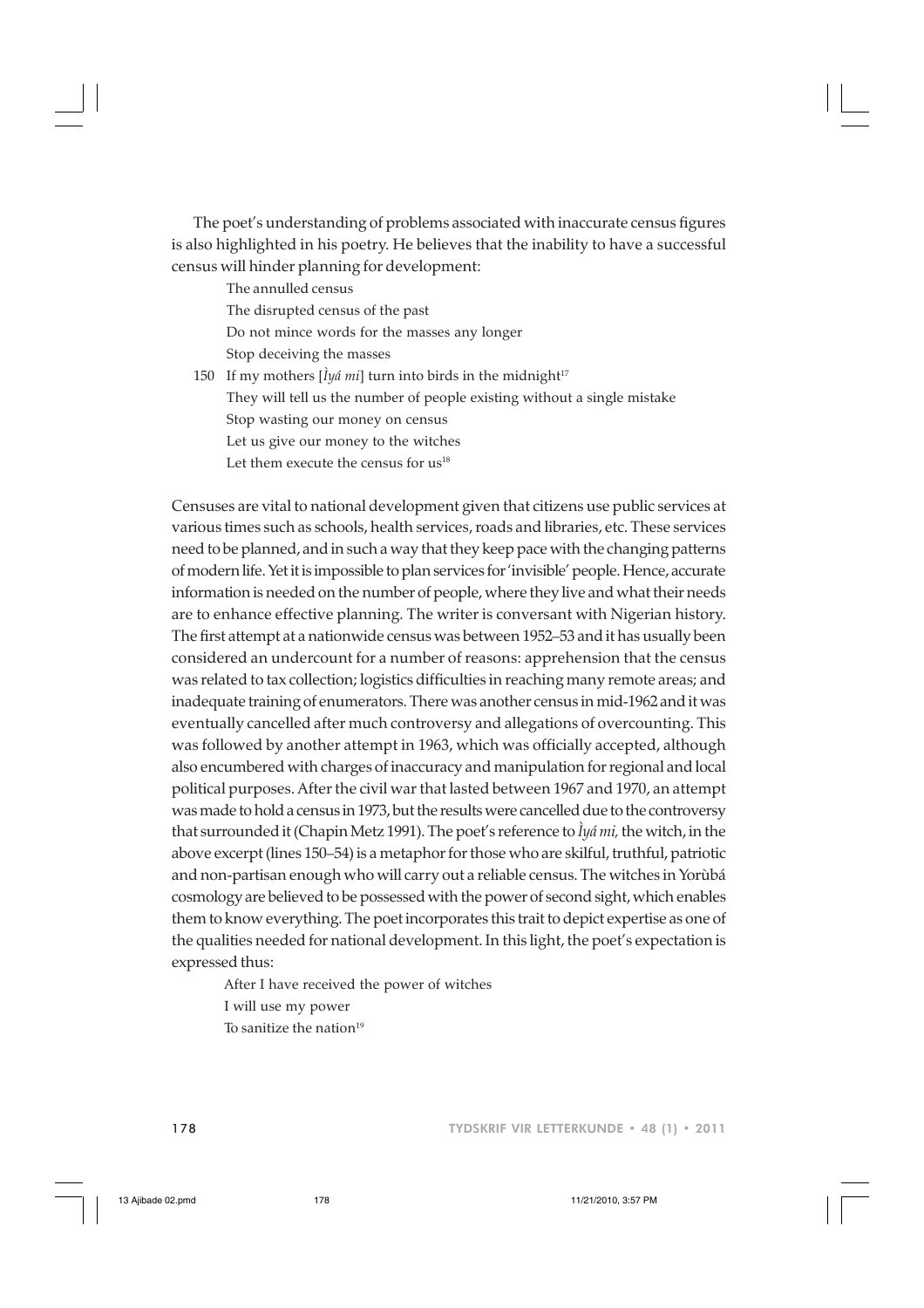This poet presents his political ideology of sanitising the nation. Sanitising in this manner connotes wiping off the enemies of progress in the nation by unseating them. This kind of truth is hard and difficult for some people to express but the poet's patriotism and personal courage enable him to advance his political opinion. This is in line with the view of Denys (1978: 206) that the writer should not take a particular stand but that if he does, the quality and nature of his commitment matter so far as he imaginatively interprets the existing crisis, as a servant of the society to dispense the truth. The naïve expressions of a deteriorating political history and national development provide a thematic background for the purposes and motivations of Oládàpò's poem, especially where he says: . .

Let us abandon the joke and humour Why?

160 We made fire our husband We got burnt We made rain our mistress We caught cold We then made harmattan our confidant It bends us like roasted *akika* Craze for money has turned the world into a paradox There is nobody to decode its paradox There are certain elders When they want to collect the calabash of the witches They will not punish those that embezzled public funds 170 There are deceitful people in the land They did not suck those people's blood There are past disgruntled politicians And they were spared After they had received witchcraft They use it to kill their blood children It is better if we receive the witchcraft of convenience That we can use to organise this land [nation] from the top Without mincing words This issue should be of concern to everybody 180 You have seen what every individual wants to use his or her witchcraft for And you know the issue of witchcraft I have been discussing with you My dear friend, if you receive the calabash of elderly witches After you have become *Eleye,* and you have become owner of the world

What will you do with your witchcraft?

This matter concerns the initiates

It also concerns non-initiates $^{20}$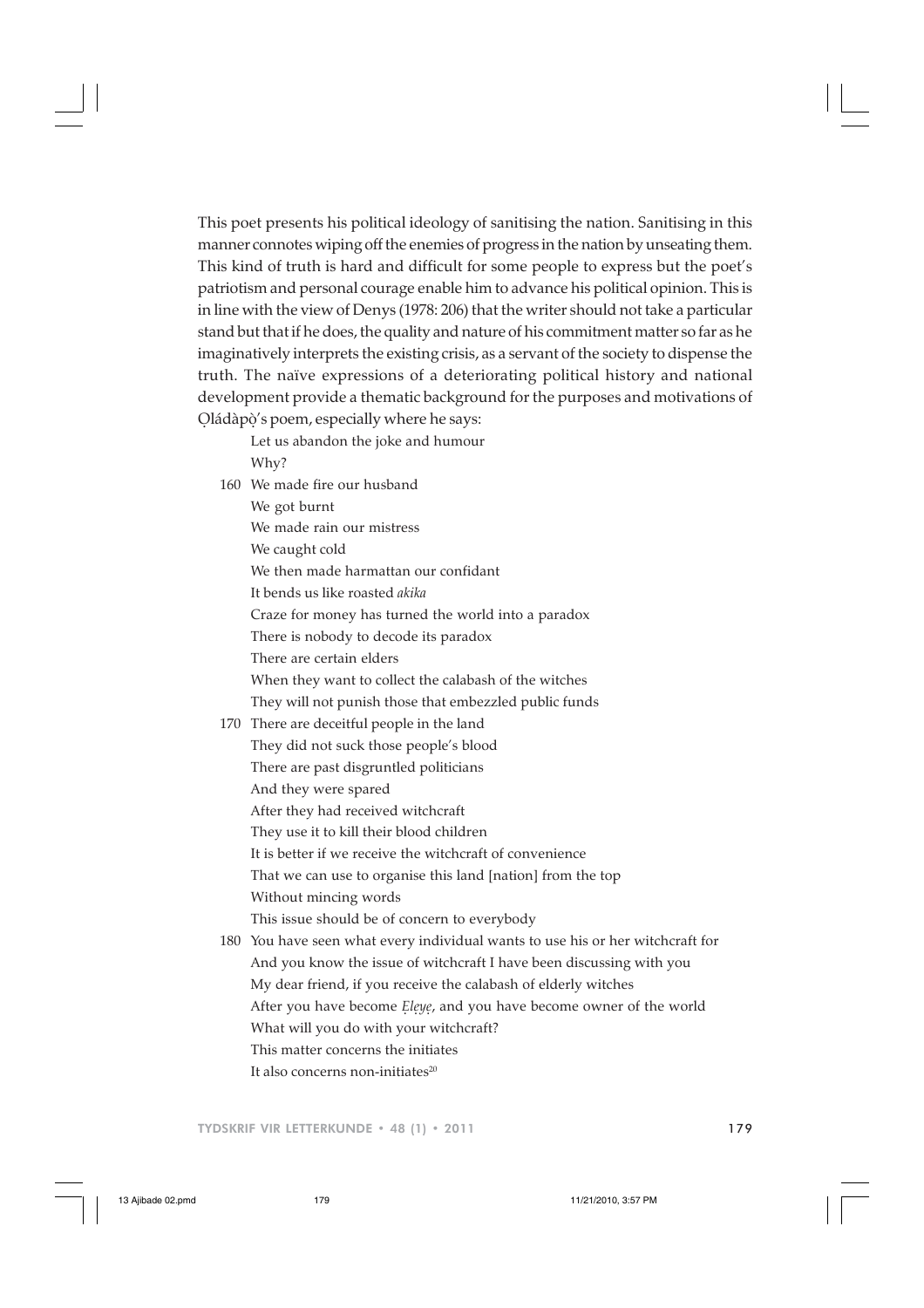In expressing the feelings of the masses about the political instability arising from bad governance in Nigeria, the poet draws attention to various vices that pervade the society: killings, assaults and cheating among others. These are all expressions of disappointment about the past regimes, especially military regimes. The poet exploits the past to form part of the discourse of resistance in the present to effect a change. "The past is merged with the present in such a way as to keep us firmly focussed on the present as history." (Green 1997: 24). The poet articulates the outlook of the masses on the political leaders and their many disappointments. This is a way of creating the impression that an urgent change is needed. Nigeria gained independence on 1 October 1960 and, "the social and economic problems and the political cross-currents that arose from mass-unemployment of the youths were far-reaching as they became ready tools in the hands of politicians and thus became pawns in the game of chess of the volatile political situation" (Adesina and Olorunfemi 1998: 133–34). Between 1966 and 1979 the nation witnessed persistent civil unrest, economic crisis and political misconduct with the military regime. Describing this, Adesina and Olorunfemi (1998: 135) say:

Following accusation of maladministration and mismanagement, the first military government of General Yakubu Gowon was toppled on the 29<sup>th</sup> of July 1975. A new military administration headed by Muritala Mohammed and later on (from February 1976) by Olusegun Obasanjo stepped into the saddle of power. The new regime sought to correct the ills bedevilling the society.

The poet finally reiterated his position that all and sundry in Nigeria have to meaningfully contribute to desirable changes that will move the nation forward through their influences and power (*Àjé*). In essence, he clamours for true democracy where . there will be rule of law, separation of powers, cooperation, oneness and patriotism.

## **Conclusion**

The foregoing will suggest that a poet is not only influenced by his society; he also influences it. Qládàpò's poem*, Emi lo máa fàjé è re se,* is politically and philosophically informed. The poem draws heavily on the nature of Nigerian politics. In other words, the content shows the author's attempt to expound his idea of responsible governance. While specific historical events play a role in the development of the poem, they seem less important to him than the human elements of political inundation. A sense of history allows Ọládàpọ̀ further room to manoeuvre within the world of his fictionalized characters in projecting his political ideas. Certain political and developmental principles can be conveyed and social reform accomplished by invoking what has been called the "moral imagination". This is when authors, by use of their works in any form, tap into the moral imagination of their readers. They are not only addressing their readers' intellect, but their emotions as well. The poet makes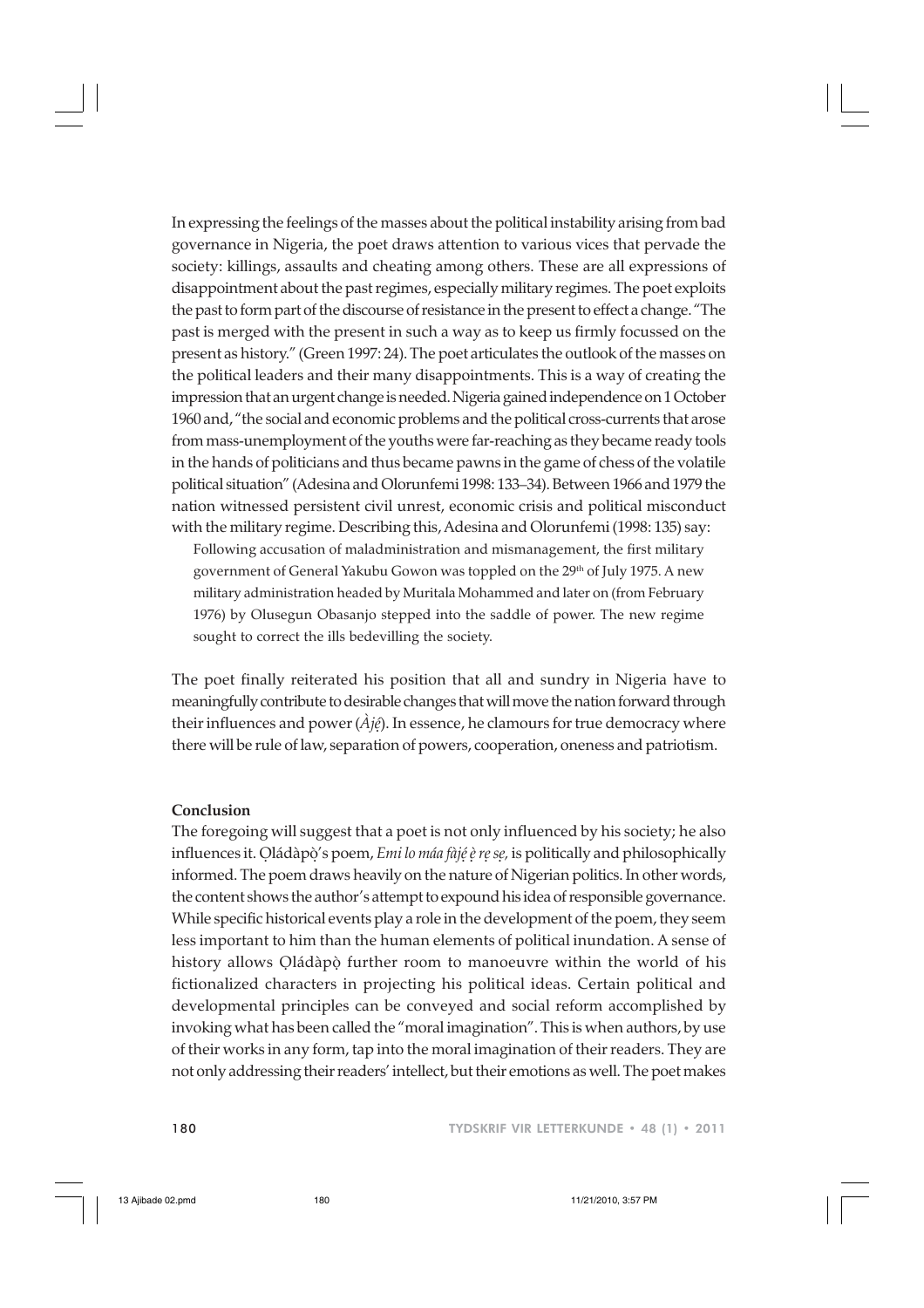a case for cultural resources for political transformation and resistance to injustice and inequalities through thoughtful and critical citizenship. He dialectically maintains that Nigerians need more of endogenous than exogenous initiatives in developing the nation. The metaphorical representation of traditional values (*Àjé*) . and social perception in his poetry helps to reveal a profound political, social and economic transformation needed for national development in Nigeria.

**Notes**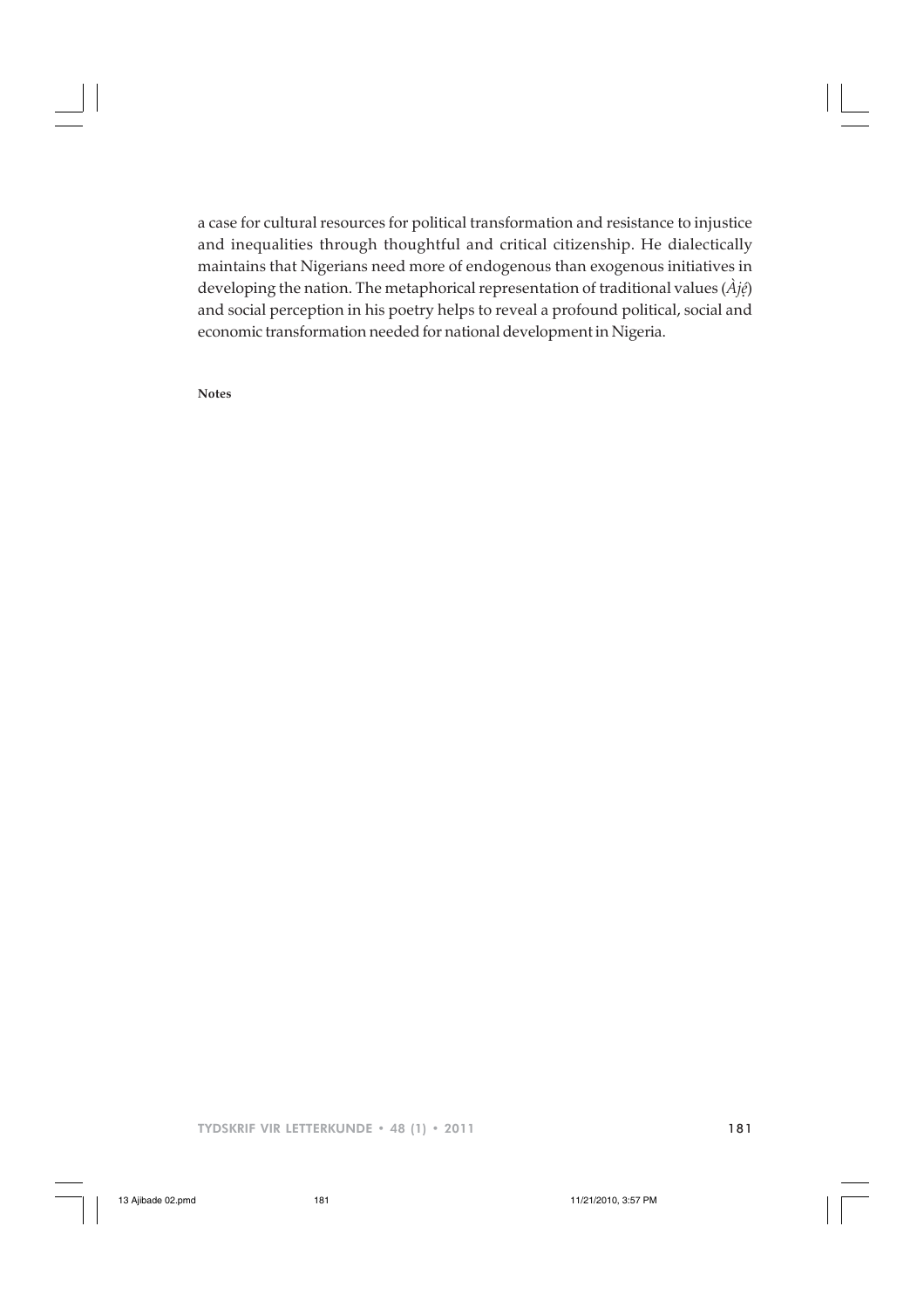#### **Works cited**

Adesina, O. C and Olorunfemi, A. O. 1998. The economy of Western Nigeria, 1900–1980. In Ogunremi Deji and Abiodun, Adediran (eds.). *Culture and Society in Yorubaland*. Ibadan: Rex Charles Publication, 127–38.

Barber, Karin. 1987. Popular arts in Africa. *African Studies Review*, 30(3): 1–78.

Hallen, Barry and Olubi, Sodipo. 1997. *Knowledge, Belief and Witchcraft: Analytic Experiments in African Philosophy*. Stanford: Stanford University Press.

Chapin Metz, Helen (ed). 1991. *Nigeria: A Country Study*. Washington: GPO for the Library of Congress.

- Chow, Rey. 1993. *Writing Diaspora: Tactics of Intervention in Cultural Studies*. Bloomington and Indianapolis: Indiana University Press.
- Coolidge, J. and Ackerman, S. R. 2000: Kleptocracy and reform in African regimes: Theory and examples*.* In K. R. Hope and B. C. Chikulo (eds.). *Corruption and Development in Africa: Lessons from Country Case-Studies.* New York: St. Martin's Press, 57–86.
- Denys, Thompson. 1978. *The Uses of Poetry*. Cambridge: Cambridge University Press.
- Fanon, Frantz. 1967. *The Wretched of the Earth*. Harmondsworth: Penguin.
- Geertz, Clifford. 1973. Deep Play: Notes on the Balinese cockfight. *The Interpretation of Cultures*. New York: Basic Books, 412–53.
- Green, Michael. 1997. *Novel Histories: Past, Present and Future in South African Fiction*. Johannesburg: Witwatersrand University Press.
- Hall, Stuart. 1994. Cultural identity and diaspora. In Patrick Williams and Laura Chrisman (eds.). *Colonial Discourse and Postcolonial Theory: A Reader*, New York: Columbia University Press. 392–403.
- Hope, K. R. 2000. Corruption and development in Africa. In K. R. Hope and B. C. Chikulo (eds.) *Corruption and Development in Africa: Lessons from Country Case-Studies.* New York: St. Martin's Press, 17–39.
- Irvine, Judith T. and Sapir, J. D. 1976. Musical style and social change among the Kujamaat Diola. *Ethnomusicology*, 20(1): 67–86.
- Lakoff, George and Mark Johnson. 1980. *Metaphors We Live By*. Chicago: University of Chicago Press. Leach, Edmund. 1976. *Culture and Communication*. New York: Cambridge University Press.

Lévi-Strauss, Claude. 1963. *Structural Anthropology*. New York: Basic Books.